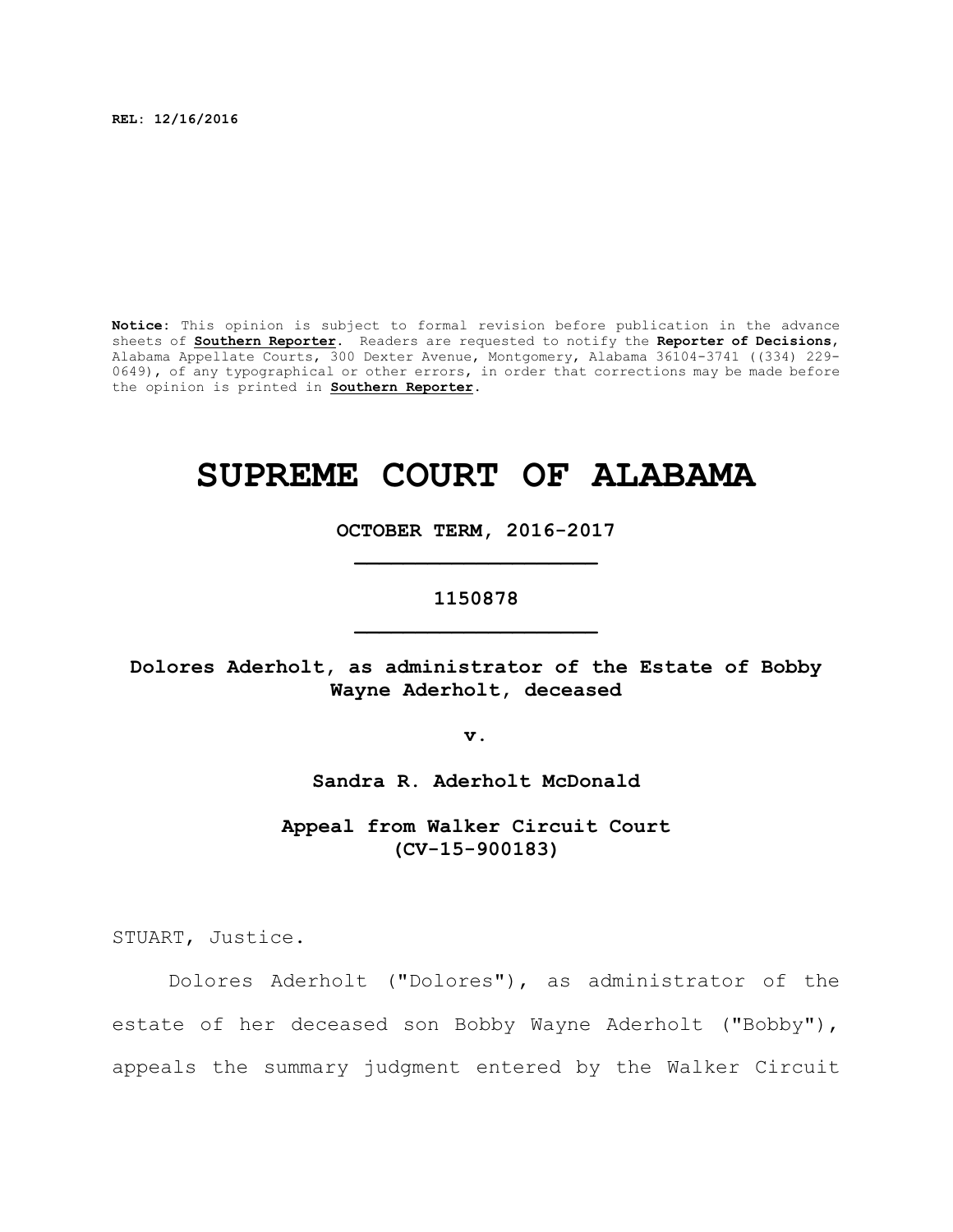Court in favor of Sandra R. Aderholt McDonald ("Sandra"), Bobby's ex-wife, holding that Sandra was entitled to the proceeds of a \$150,000 life-insurance policy Bobby held at the time of his December 2014 death. We affirm.

# I.

The relevant facts in this case are undisputed. On June 17, 1993, Alfa Life Insurance Corporation ("Alfa") issued a \$150,000 life-insurance policy to Bobby ("the Alfa policy"), which provided that "[t]he beneficiary who will receive the policy proceeds at the death of the insured is named in the application." The application form in the record indicates that Bobby named Sandra, his wife at that time, as the sole beneficiary of the Alfa policy.

On September 27, 2004, the Walker Circuit Court entered an order terminating the marriage of Bobby and Sandra ("the divorce judgment"). The divorce judgment also divided the marital property, awarding Bobby ownership of the couple's chicken farm, but also requiring him

"to pay to [Sandra] the sum of \$500.00 per month as alimony in gross for a period of fifteen (15) years. Payments shall begin on October 1, 2004, and continu[e] for a total of one hundred eighty (180) months. This is an alimony in gross award in the nature of a property settlement and is not periodic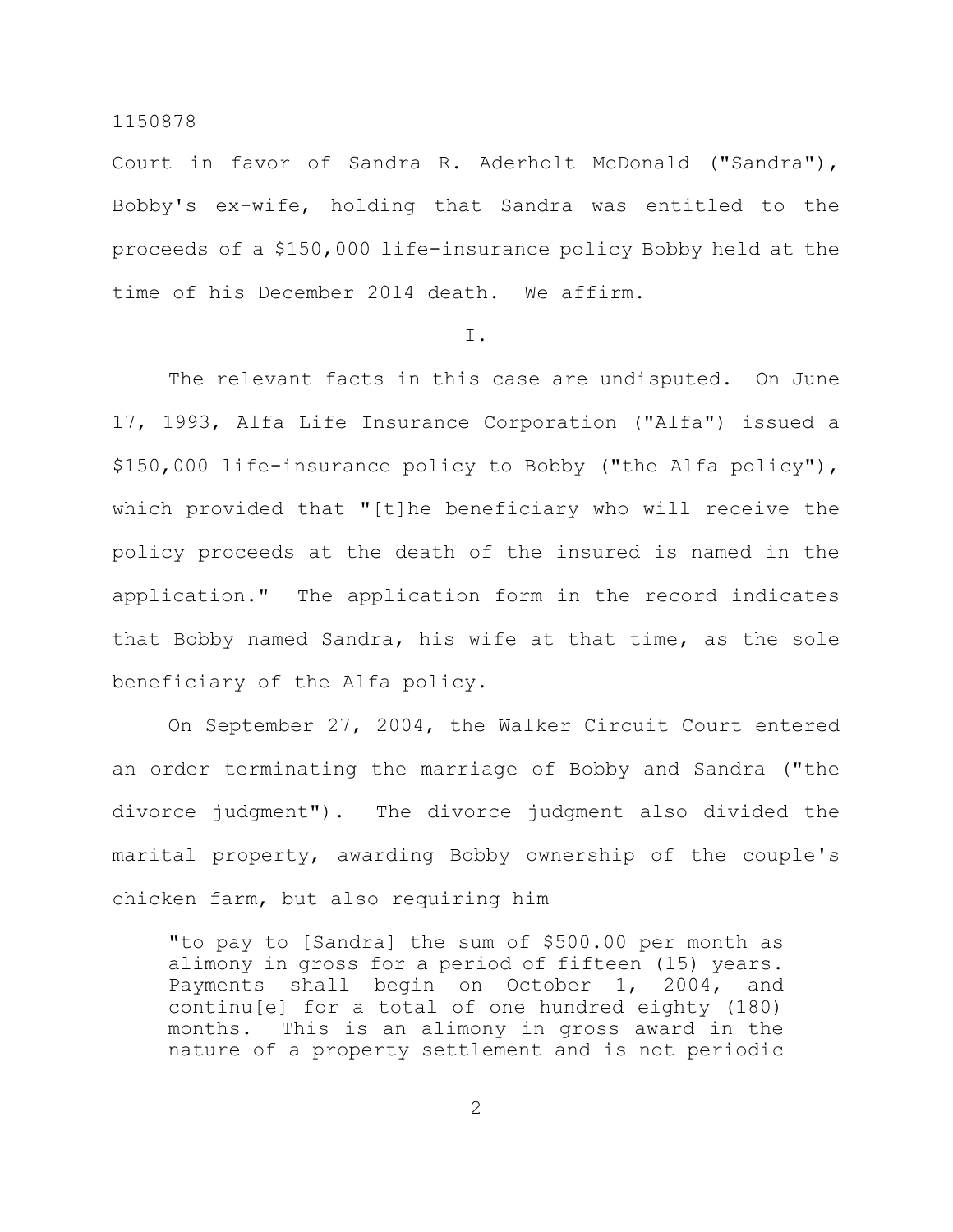alimony. This award of alimony in gross shall be secured by a judicial lien imposed by this order against the real property. It shall constitute a lien against the real property until the alimony in gross is paid in full and shall take priority over any subsequent liens."

The divorce judgment further divided the parties' personal property and financial accounts and, relevant to this case, provided:

"Each party shall retain ownership of their own life insurance policies. [Sandra] shall remain as the sole beneficiary on [Bobby's] whole-lifeinsurance policy through Alfa which has a death benefit of \$150,000.00. He shall maintain this insurance and maintain her as the beneficiary for a period of fifteen (15) years."

It appears that Bobby thereafter complied with the divorce judgment, maintaining Sandra as the beneficiary on the Alfa policy and paying her \$500 per month until he died on December 12, 2014.

Following Bobby's death, Alfa received notice from both Dolores and Sandra that they were claiming the proceeds of the Alfa policy. Alfa accordingly initiated an interpleader action in the Walker Circuit Court, noting the competing claims and requesting that it be allowed to deposit the disputed insurance proceeds with the court so the court could determine which party was entitled to them. The circuit court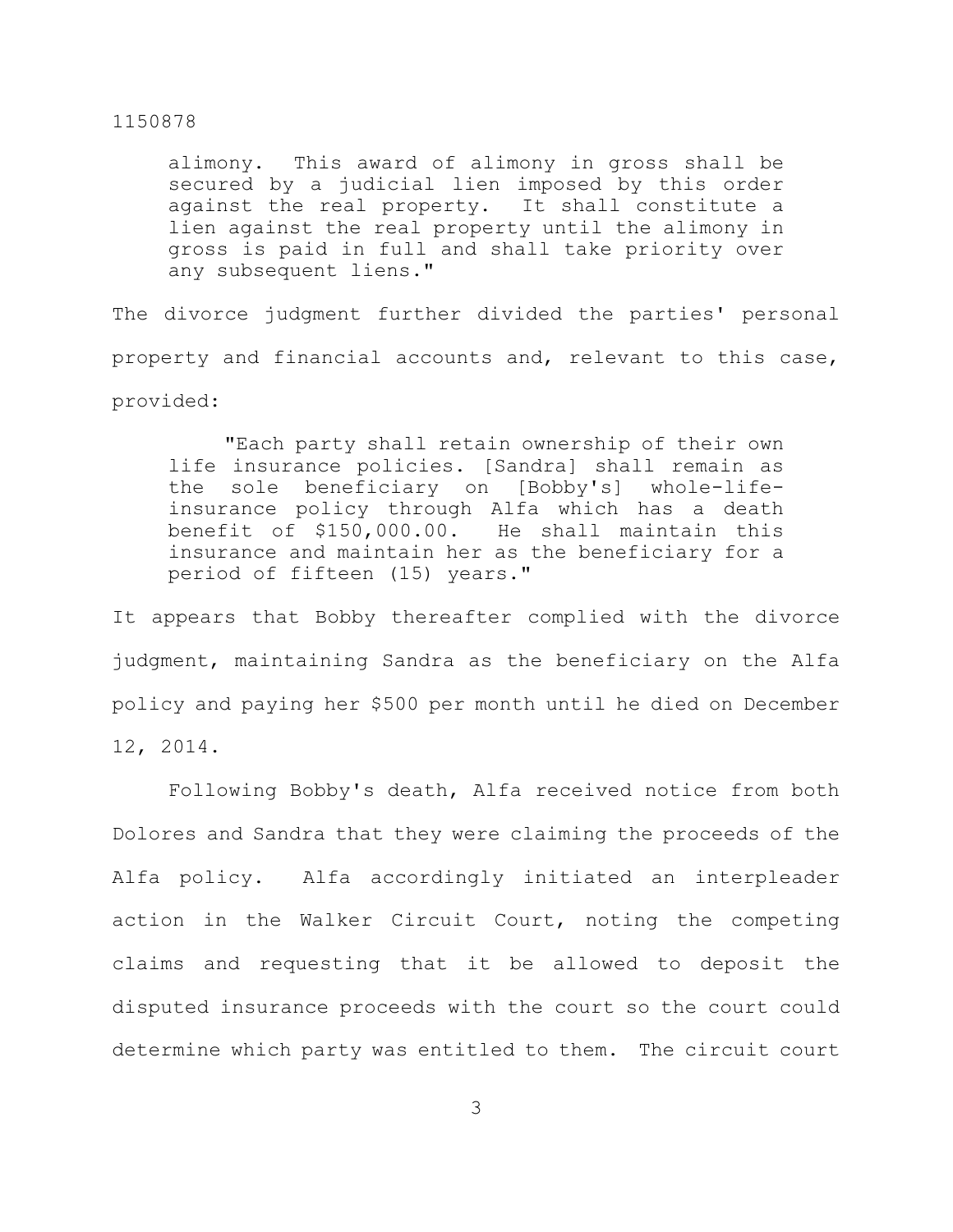granted Alfa's request and, after Alfa deposited \$154,109 with the court –– representing the proceeds of the Alfa policy, a premium refund, and accumulated interest –– Alfa was dismissed from the action pursuant to Rule 22(b), Ala. R. Civ. P., which provides that "[a]ny party seeking interpleader ... may deposit with the court the amount claimed, ... and the court may thereupon order such party discharged from liability as to such claims, and the action continued as between the claimants of such money or property."

Sandra thereafter moved the circuit court to enter a summary judgment in her favor awarding her the interpleaded funds based on the undisputed facts that she was the named beneficiary of the Alfa policy and that the divorce judgment had required Bobby to keep her as the beneficiary of the Alfa policy for 15 years, or until September 2019. Dolores opposed Sandra's summary-judgment motion, arguing that the divorce judgment had required Bobby to maintain Sandra as the beneficiary of the Alfa policy for a period of 15 years because, she argued, the Alfa policy was intended to secure the 15 years of monthly \$500 alimony-in-gross payments, not to function as an award in itself. Dolores accordingly argued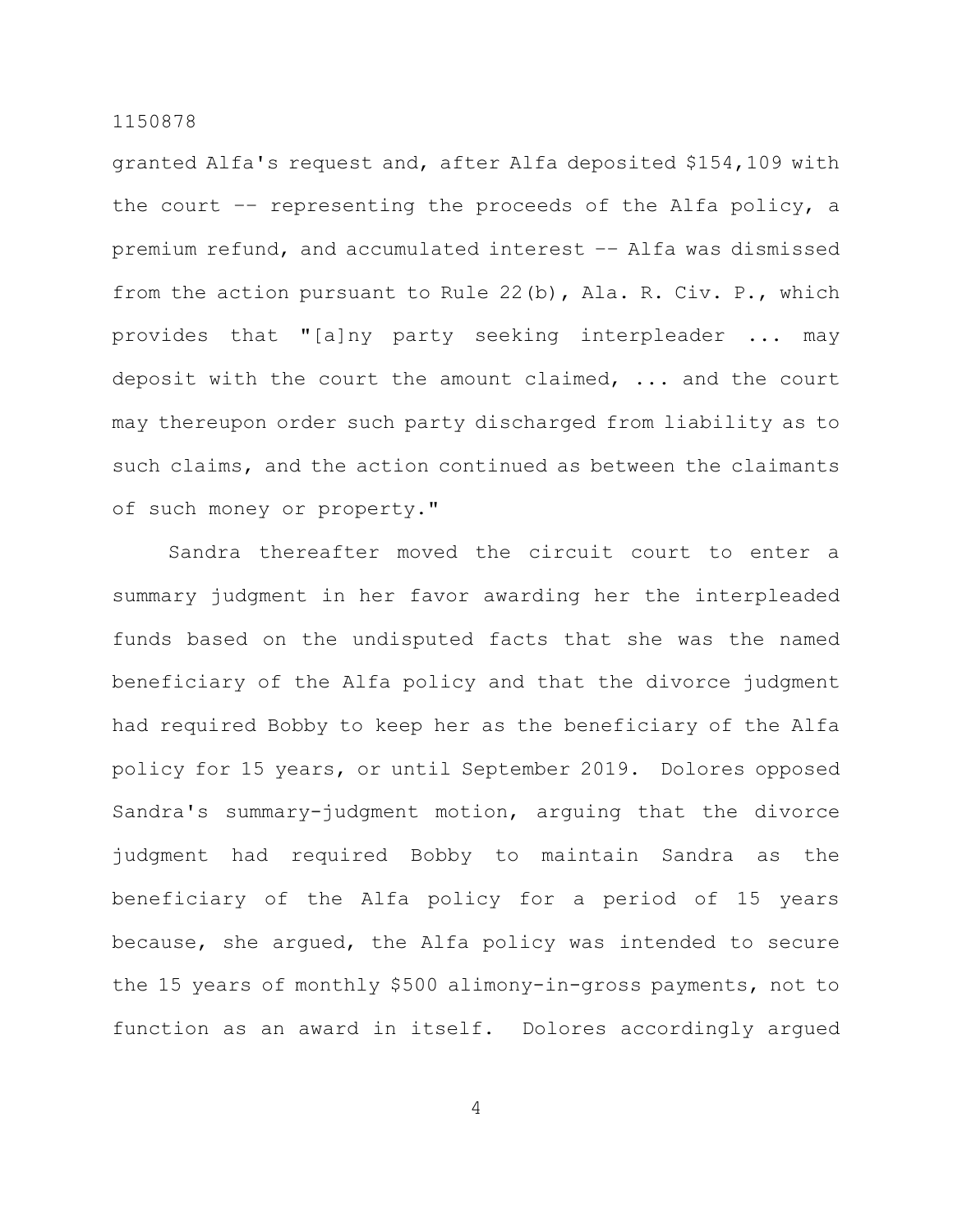that Sandra was entitled to, at most, a sum equal to the remaining unpaid alimony-in-gross payments, which she stated totaled  $$28,500<sub>1</sub>$  and that the rest of the interpleaded funds properly belonged to Bobby's estate. $^2$   $\,$  On May 5, 2016, the circuit court granted Sandra's motion and entered a summary judgment in her favor, explaining that "Sandra McDonald is the beneficiary under the policy. The divorce [judgment] states that she was to remain the beneficiary." On May 12, 2016, Dolores filed this appeal.

II.

Dolores seeks the reversal of the summary judgment awarding the interpleaded funds to Sandra. We review a summary judgment pursuant to the following standard:

 $2$ Dolores also argued that the proper procedure would be for all the interpleaded funds to be awarded to Bobby's estate and for Sandra to then assert a claim against the estate for any unpaid alimony in gross she claimed was owed her.

 $1$ Dolores has sworn in an affidavit that Bobby made 111 of the \$500 monthly payments (\$55,500) to Sandra before his death. She further states that Bobby owed Sandra 57 more monthly payments of \$500 (\$28,500) at the time of his death. The divorce judgment, however, required Bobby to pay Sandra \$500 monthly for 180 months. Thus, if Bobby had made 111 \$500 payments at the time of his death, it would appear that he still owed Sandra 69 such payments (\$34,500) when he died, not 57 payments as Dolores contends. The 12-month discrepancy between Dolores's calculations and the terms of the divorce judgment is not explained in the record.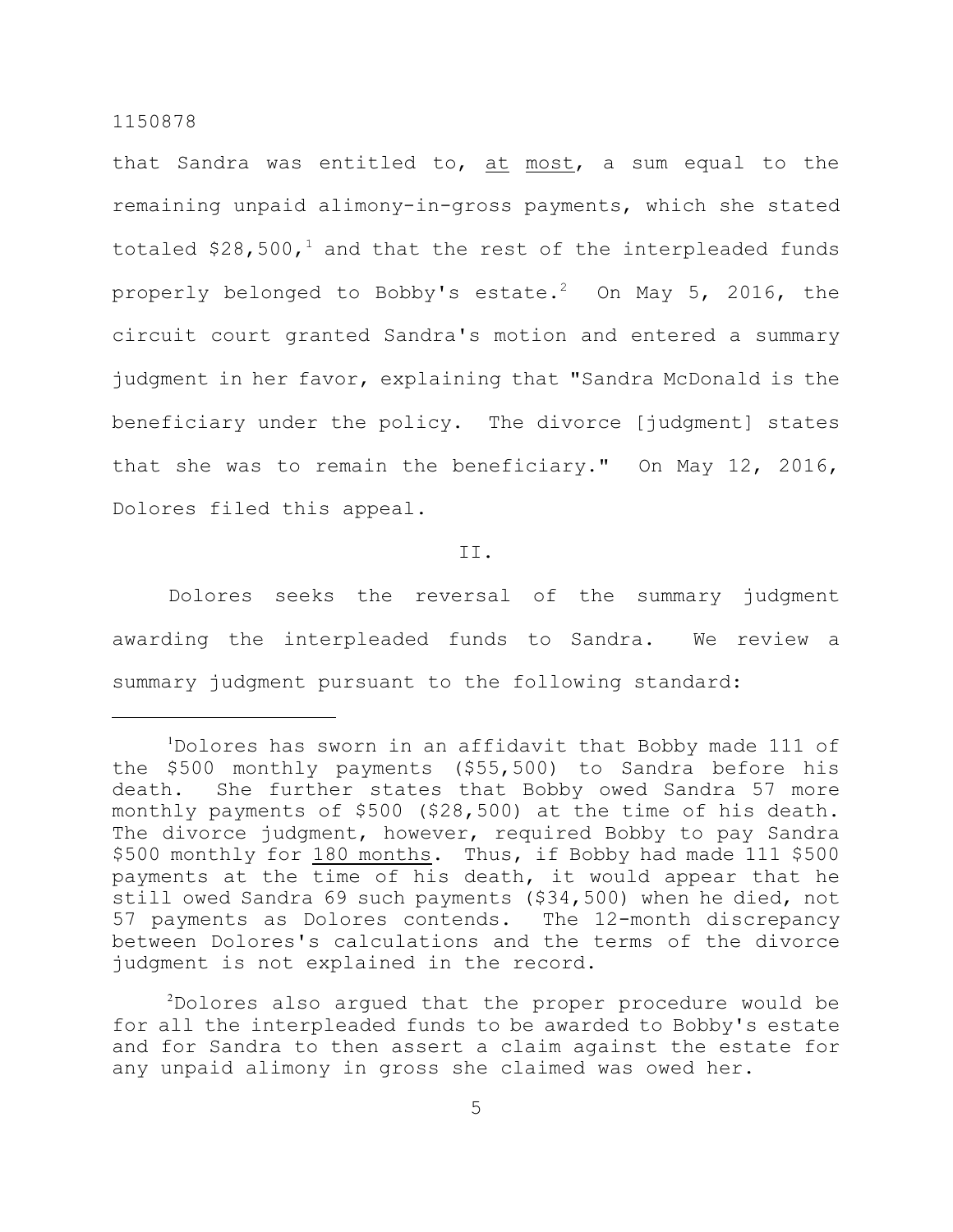"This Court's review of a summary judgment is de novo. Williams v. State Farm Mut. Auto. Ins. Co., 886 So. 2d 72, 74 (Ala. 2003). We apply the same standard of review as the trial court applied. Specifically, we must determine whether the movant has made a prima facie showing that no genuine issue of material fact exists and that the movant is entitled to a judgment as a matter of law. Rule 56(c), Ala. R. Civ. P.; Blue Cross & Blue Shield of Alabama v. Hodurski, 899 So. 2d 949, 952-53 (Ala. 2004). In making such a determination, we must review the evidence in the light most favorable to the nonmovant. Wilson v. Brown, 496 So. 2d 756, 758 (Ala. 1986). Once the movant makes a prima facie showing that there is no genuine issue of material fact, the burden then shifts to the nonmovant to produce 'substantial evidence' as to the existence of a genuine issue of material fact. Bass v. SouthTrust Bank of Baldwin County, 538 So. 2d 794, 797-98 (Ala. 1989); Ala. Code 1975, § 12-21-12."

Dow v. Alabama Democratic Party, 897 So. 2d 1035, 1038-39 (Ala. 2004).

#### III.

The law of Alabama is that "the designation of the beneficiary of a life insurance policy is governed by the provisions of the policy itself." Gibson v. Henderson, 459 So. 2d 845, 847 (Ala. 1984) (citing Williams v. Williams, 438 So. 2d 735 (Ala. 1983)). The Alfa policy provides that the beneficiary is the individual designated as the beneficiary on the application form; it is undisputed that the individual designated as the beneficiary on that form in this case is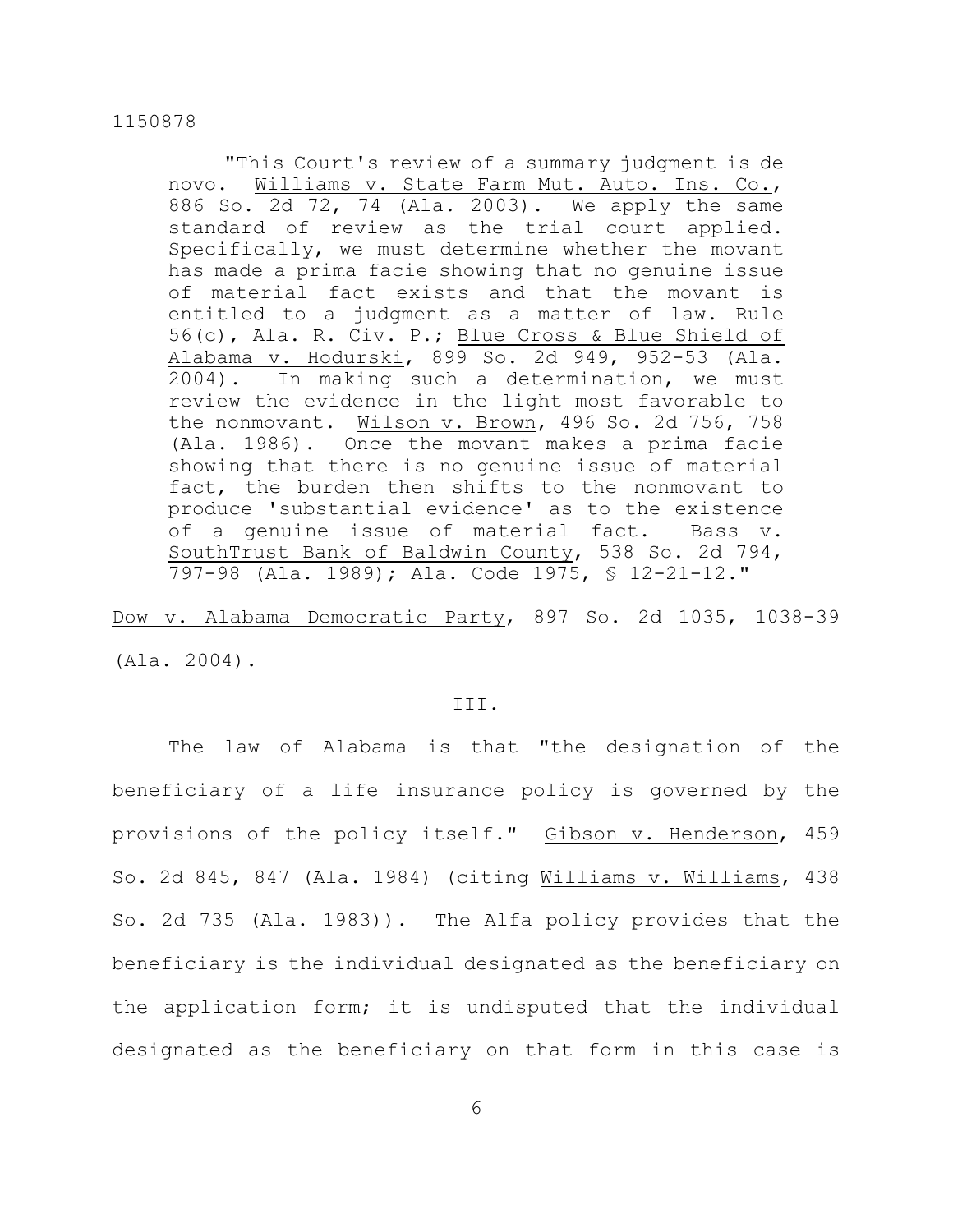Sandra. There is no evidence in the record indicating that Bobby ever attempted to remove Sandra as the beneficiary of the Alfa policy or that he even desired to do so but was prevented from acting by the terms of the divorce judgment.

This Court has made it clear that a divorce, by itself, has no impact on one spouse's status as the beneficiary of the other spouse's life-insurance policy.<sup>3</sup> In Flowers v. Flowers, 284 Ala. 230, 237-38, 224 So. 2d 590, 596-97 (1969), this Court rejected an attempt by the administrators of the deceased ex-husband's estate to claim the proceeds of a lifeinsurance policy that named his ex-wife the beneficiary, explaining:

"We will first give consideration to the holding of the trial court to the effect that the divorce judgment, in and of itself, did not affect the right of [the ex-wife] to receive the proceeds of the certificate of insurance here in question. We agree with that holding. It is in accord with the general rule stated in Couch on Insurance, 2d Edition, Vol. 4, § 27:111, pp. 647-648, as follows:

"'In the absence of terms in the policy indicating that the rights of the

 $3$ While this case was pending in the circuit court, the legislature enacted Act No. 2015-312, codified at § 30-4-17, Ala. Code 1975, which provides for the revocation of certain transferable interests in property in the event of a divorce or an annulment. However, neither party has cited § 30-4-17 or argued that it has any application in this case.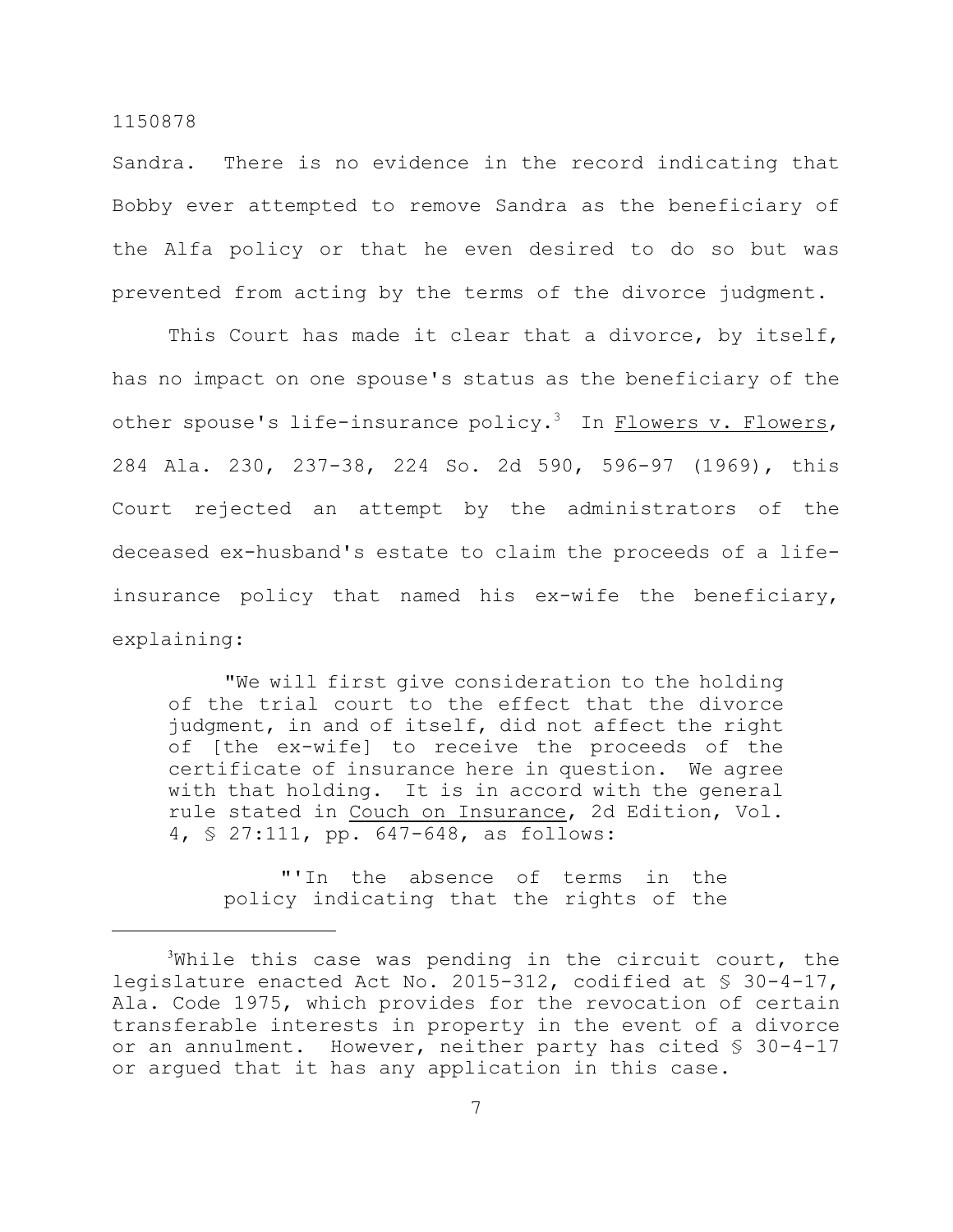beneficiary thereunder are conditioned upon continuance of the marriage relation then existing between the beneficiary and the insured, or the regulation of the matter by statute, the general rule is that the rights of the beneficiary in an ordinary life insurance policy, including the right to receive the proceeds thereof upon maturity of the policy, are in no way affected by the fact that the parties are divorced subsequent to the issuance of the policy, especially if no attempt is made to change the beneficiary after the divorce, and the insured continues to keep up the payments on the policy, or where the decree was in her favor.'

"The certificate of insurance, the subject of this litigation, contains no provision to the effect that the rights of the beneficiary named therein were conditioned upon the continuation of the marriage relationship. In so far as we are advised, there is no statute in this state regulating the matter.<sup>[4]</sup> The record does not show that [the exhusband] made any attempt to change the beneficiary in the manner provided in the certificate of insurance after the divorce and it is without dispute that the policy was in force and effect at the time of the death of [the ex-husband]. The decree of divorce was in favor of the beneficiary named in the certificate of insurance, namely, [the ex-wife]."

See also Kowalski v. Upchurch, 186 So. 3d 460, 463 (Ala. Civ. App. 2015) (reversing the trial court's judgment holding that the deceased's son was entitled to a payable-on-death annuity that named the deceased's ex-husband as the beneficiary

 $4$ See note 3, supra.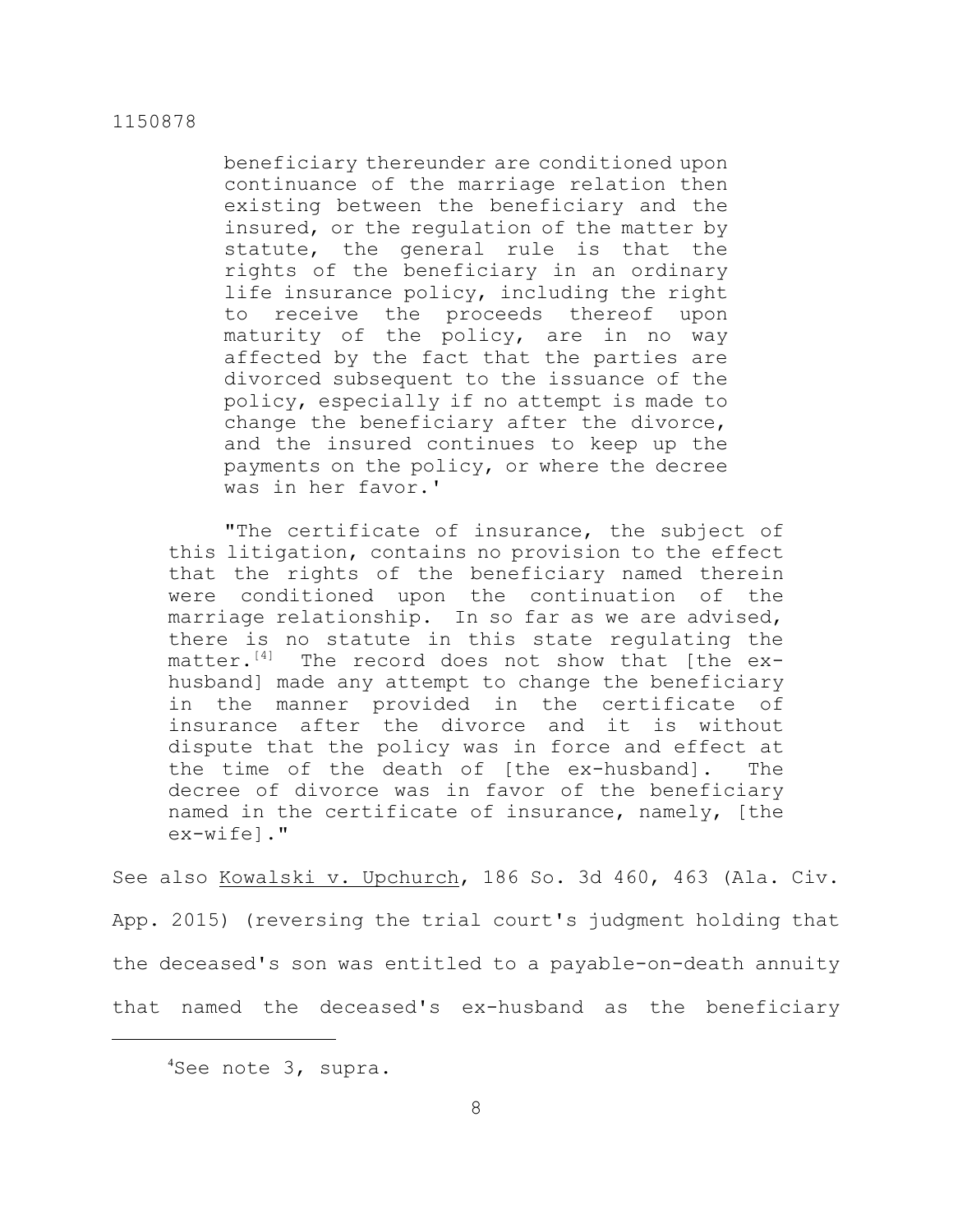because the deceased "did not act during her lifetime to either effect the cancellation of the annuity or change the beneficiary designation"). This legal principle stems from the fact that any rights a beneficiary has to the proceeds of a life-insurance policy are contractual, not marital. Rountree v. Frazee, 282 Ala. 142, 147, 209 So. 2d 424, 427 (1968).

In spite of this principle, Dolores argues that both Alabama state and federal courts have, under certain circumstances, disregarded a party's presumptive contractual rights to the proceeds of a life-insurance policy in order to do equity and to prevent unjust enrichment. In support of her argument, Dolores cites Hanner v. Metro Bank, 952 So. 2d 1056 (Ala. 2006) (recognizing the vested equitable interest a child had in his deceased father's life-insurance policy, even though the father had assigned the policy to a bank as collateral for a loan, based on the fact that a divorce judgment had previously ordered the father to name the child the irrevocable beneficiary of such a policy); Zeigler v. Cardona, 830 F. Supp. 1395, 1398 (M.D. Ala. 1993) (finding that the named beneficiary was not entitled to the proceeds of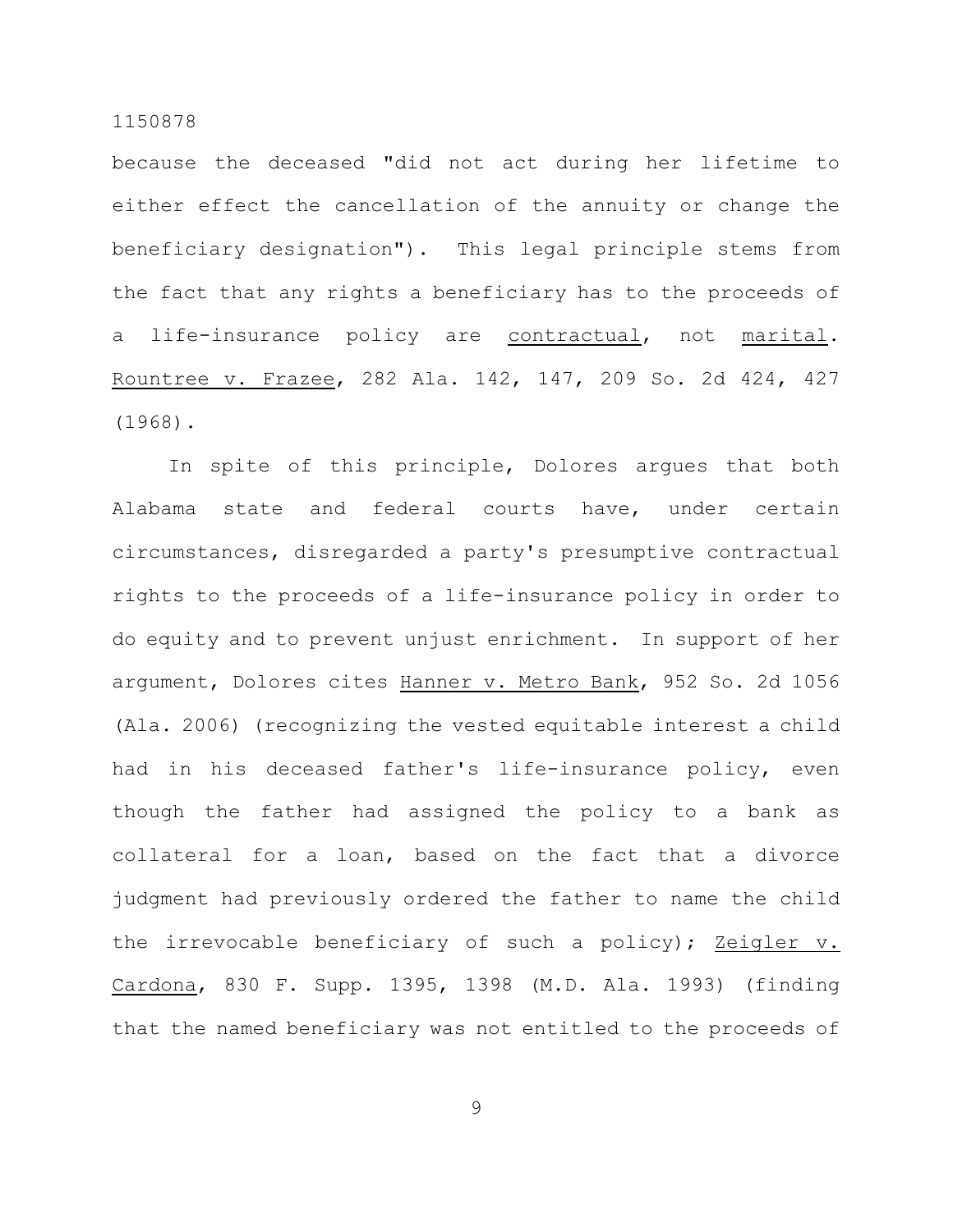a life-insurance policy when the decedent had previously submitted paperwork to change the beneficiary but no change was made because of a clerical error by the insurer); Frawley v. U.S. Steel Mining Co., 496 So. 2d 731, 735-36 (Ala. 1986) (awarding the proceeds of a life-insurance policy to the decedent's child even though the decedent had never complied with the terms of a divorce judgment requiring him to name the child as the beneficiary of his existing life-insurance policy); and Williams v. Williams, 276 Ala. 43, 158 So. 2d 901 (1963) (holding that the decedent's children were entitled to the proceeds of a life-insurance policy instead of the named beneficiary when the decedent had been ordered in a judgment of divorce to name his children as the "irrevocable beneficiaries" of that policy, but he had nevertheless failed to do so). Sandra counters by arguing that, although these cited cases may provide two general exceptions to the rule that a named beneficiary is entitled to the proceeds of a life-insurance policy –– when the decedent has failed to comply with a court order regarding the designation of a beneficiary and when the decedent has completed all the required steps to change the beneficiary but the insurer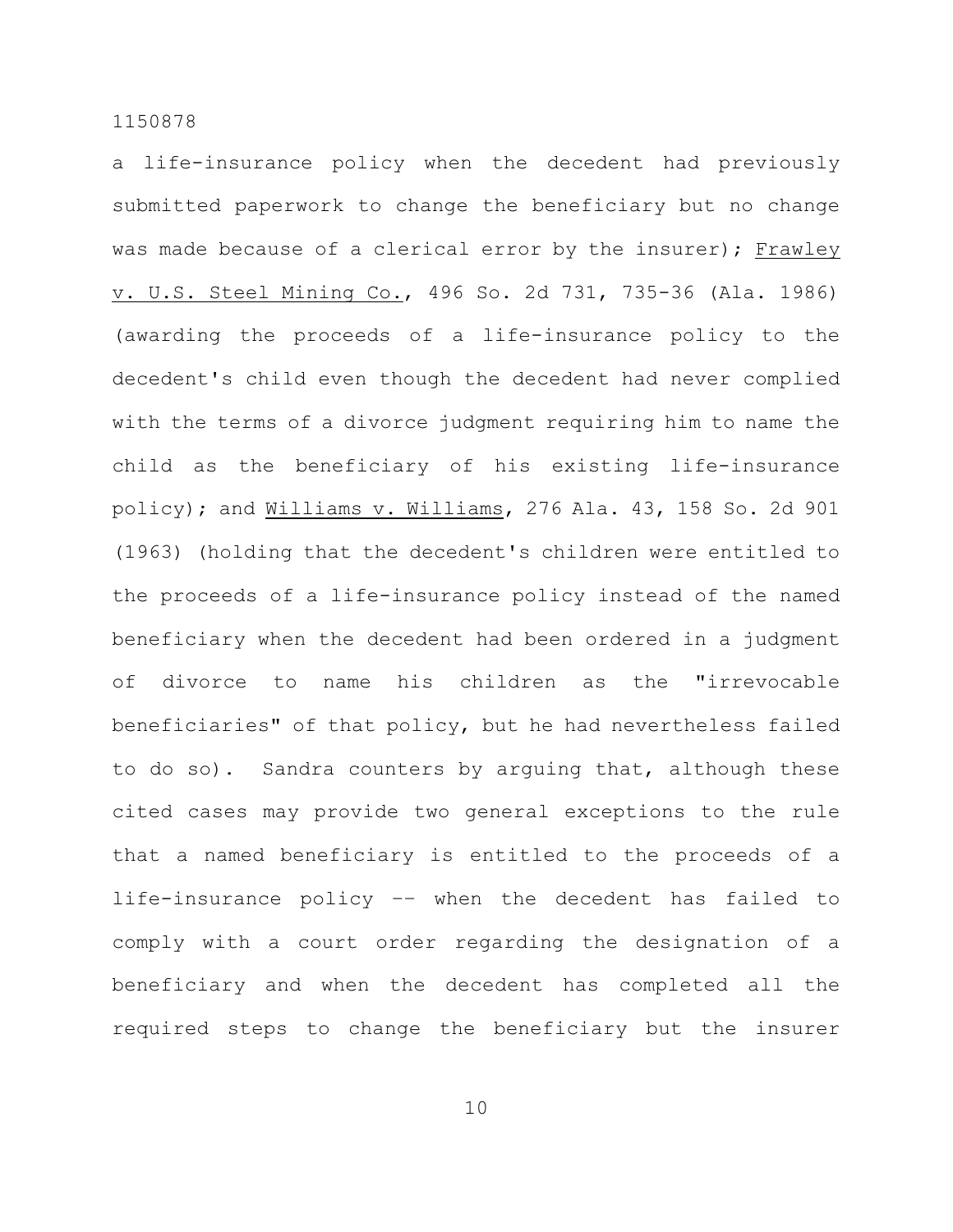nevertheless failed to make that change –– neither of these exceptions apply in the present case.

We agree that none of the cases cited by Dolores provides a basis for reversing the summary judgment. In each of the cited cases, as well as others employing the same rationale, see, e.g., McKinnis v. McKinnis, 564 So. 2d 451 (Ala. Civ. App. 451), and Posey v. Prudential Ins. Co., 383 So. 2d 849 (Ala. Civ. App. 1980), the party ultimately adjudged to be the rightful recipient of disputed life-insurance proceeds had produced uncontested evidence indicating that he or she should have previously been formally named the beneficiary of the policy in question –– either because of a court order or because the policyholder had taken all the steps required by the policy to name that party the beneficiary but the insurer had not made the change. In this case, however, there is no evidence indicating that Bobby took any affirmative action that would indicate that he did not want Sandra to be the beneficiary of the Alfa policy. One might speculate that the fact Bobby and Sandra divorced is reason enough to conclude that Bobby would not have wanted Sandra to be the beneficiary of the Alfa policy; however, such a conclusion runs contrary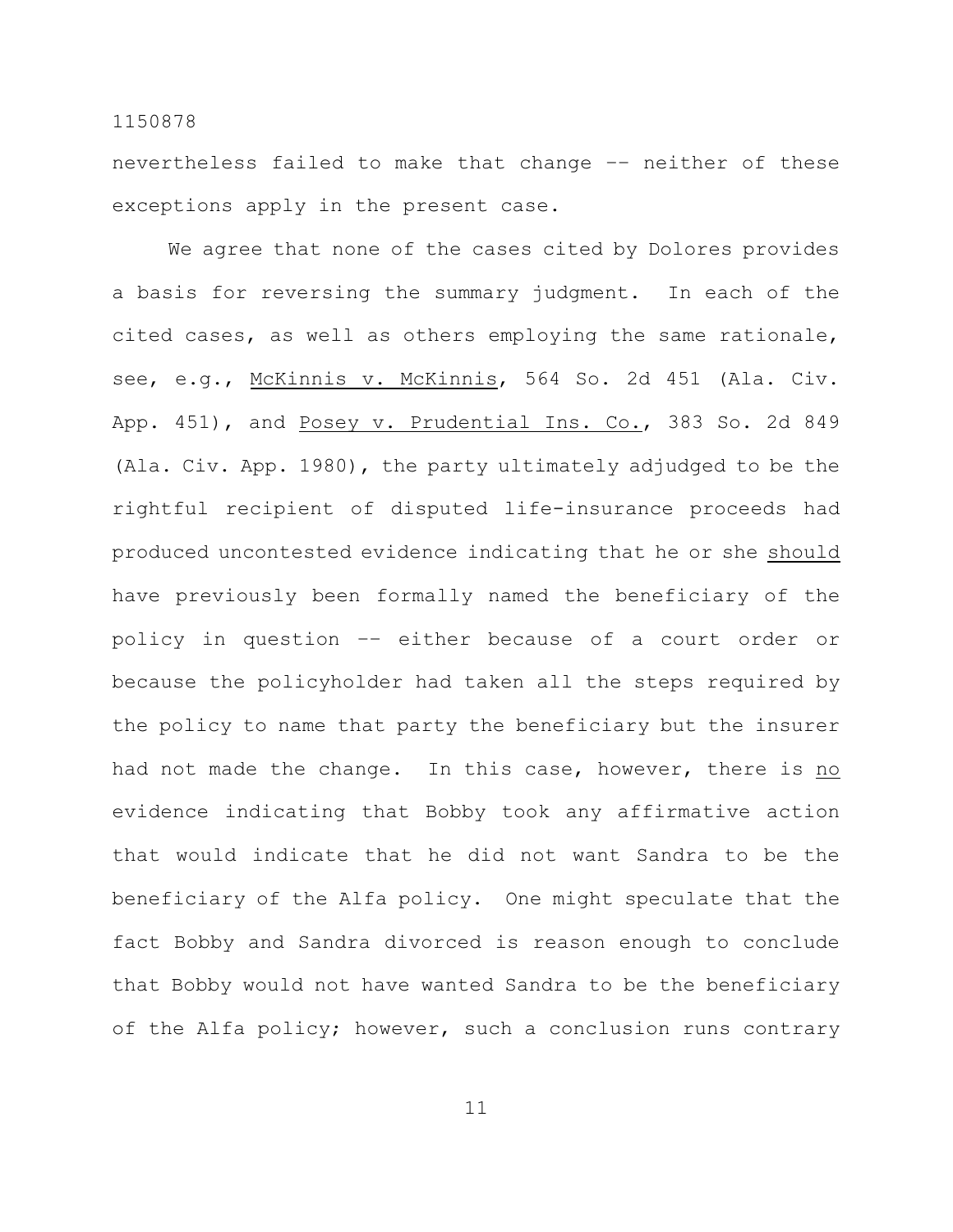to Flowers and its progeny, which indicate that a divorce alone will have no bearing on a named beneficiary's right to receive life-insurance proceeds attributable to the death of an ex-spouse.<sup>5</sup> Moreover, speculation does not rise to the level of substantial evidence. Borsage Offshore, LLC v. Compass Bank, 943 So. 2d 782, 787 (Ala. 2006).

Finally, we note the parties' argument regarding the nature of the requirement in the divorce judgment that Bobby maintain Sandra as the beneficiary of the Alfa policy for a 15-year period following their divorce. Dolores argues that the Alfa policy was clearly intended to secure the 15 years of alimony-in-gross payments –– as evidenced, she argues, by the fact that the alimony payments and the insurance requirement both ran for 15 years and by the fact that the Alfa policy does not otherwise appear to be a property award or alimony –– and she cites decisions from other jurisdictions holding that a party in Sandra's position was entitled only to that portion

 $5$ We also note that in Flowers the husband appears to have voluntarily designated his wife as his beneficiary on a newly acquired life-insurance policy after they had separated and she had sued him for maintenance and support, thus indicating that a separation or divorce does not per se establish that a spouse would never want the other to be the beneficiary of an insurance policy on his or her life. 230 Ala. at 233, 224 So. 2d at 591-92.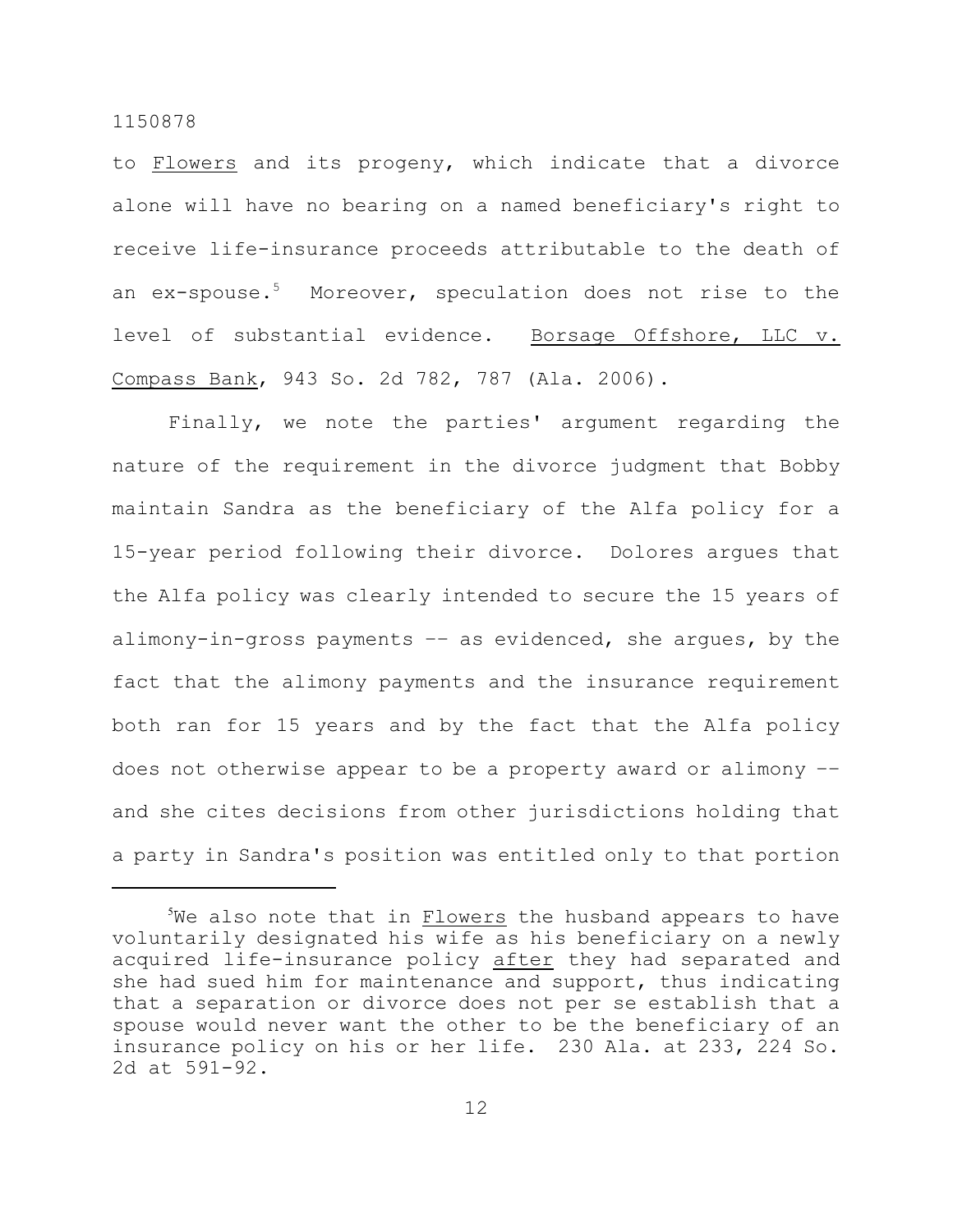of life-insurance proceeds that equaled unpaid support obligations. See, e.g., AXA Equitable Life Ins. Co. v. Cherry, 496 F. App'x 917, 920 (11th Cir. 2012) (not selected for publication in the Federal Reporter) (applying Florida law and concluding that "[b]ecause the record demonstrates that the insurance proceeds were intended as security for unpaid alimony, [the beneficiary ex-wife] has not shown that she was entitled to more than the unpaid alimony left to be paid following [her ex-husband's] death"). Sandra, however, disputes Dolores's claim that the divorcing court intended for the Alfa policy to act solely as security for Bobby's alimonyin-gross obligation, invoking the legal maxim expressio unius est exclusio alterius and noting that the divorcing court specifically stated that Bobby's alimony-in-gross obligations were to be secured by a judicial lien on the chicken farm he was awarded in the divorce judgment, while failing to state that the Alfa policy was intended to serve a similar security function. Moreover, Sandra further emphasizes that a \$150,000 insurance policy would not have been needed to secure a diminishing \$90,000 obligation.